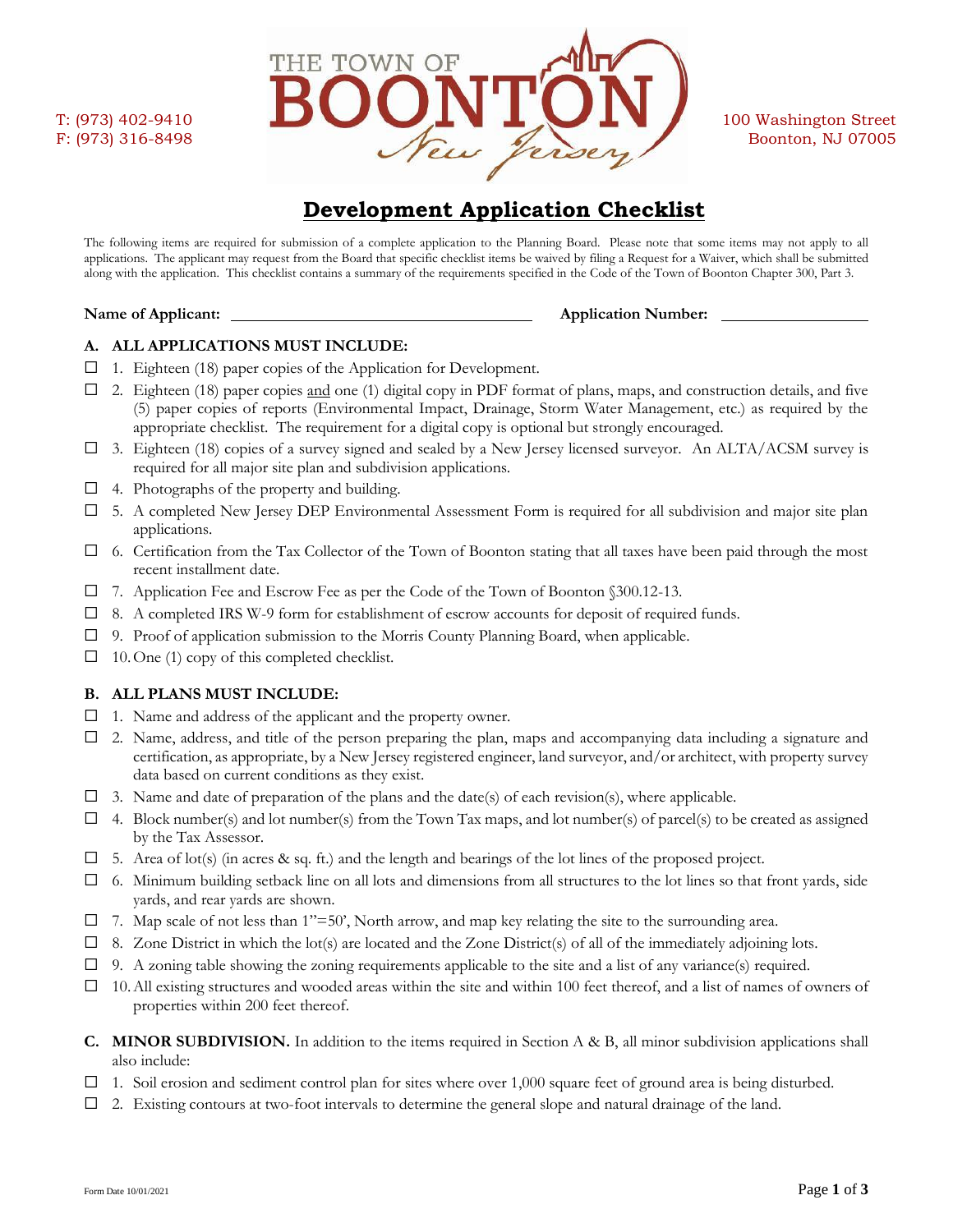- **D. CONCEPT PLANS.** In addition to the items required in Sections A & B, all concept plans shall also include:
- $\Box$  1. The original and proposed lot layout, lot dimensions, and total area of each lot where applicable.
- $\Box$  2. A site illustration indicating, with sufficient accuracy, all boundaries of the site with natural features of the land showing all developed, undeveloped, and to-be-developed portions.
- **E. VARIANCE APPLICATIONS.** In addition to the items required in Section A & B, all variance applications shall also include:
- $\Box$  1. Existing and proposed principal building or structure and all accessory buildings and structures, if any, with dimensions showing present and finished grade elevations at all corners and entrances of said building or structure, first-floor elevations, and the complete floor plans and elevation plans thereof.
- ☐ 2. Other information deemed necessary to show the nature and extent of the variance requested.
- **F. PRELIMINARY SUBDIVISION AND MINOR SITE PLAN APPLICATIONS.** In addition to the items required in Section A & B, all preliminary subdivision and minor site plan applications shall also include:
- ☐ 1. An appropriate place for the signatures of the Board Chair, Board Clerk, and Board Engineer.
- $\Box$  2. Location, size, and nature of all existing and proposed rights-of-way, easements, and other encumbrances which may affect the lot(s) in question.
- $\Box$  3. Location, size, and nature of the entire lot(s) in question, and any contiguous lot(s) owned by the applicant or in which the applicant has a direct or indirect interest.
- $\Box$  4. Location, names, and pavement and right-of-way widths of all existing and proposed streets abutting the lot(s) in question.
- ☐ 5. Present and proposed topography, based on New Jersey Geodetic Control Survey datum, at five-foot intervals for slopes averaging 20% and at two-foot contour intervals for land of lesser slope, including 100 feet outside the site to show the relationship to adjoining properties.
- ☐ 6. Existing and proposed setback dimensions, landscaped areas, and trees over six inches caliper.
- ☐ 7. Existing and proposed principal building or structure and all accessory buildings and structures, if any, with dimensions showing present and finished grade elevations at all corners and entrances of said building or structure, first-floor elevations, and the complete floor plans and elevation plans thereof.
- ☐ 8. Property lines of all abutting properties, together with the names and addresses of the owners as disclosed on the Town Tax Maps and tax rolls as of the date of the site plan application, and the location of the existing structures within 200 feet of the property line for the properties abutting the site in question.
- ☐ 9. Location, type, and size of existing and proposed curbs, sidewalks, driveways, street pavement widening's, fences, retaining walls, parking space areas, and the layouts thereof and all off-street loading areas, together with the dimensions of all the foregoing, for the site and the nearest portions of properties abutting the site in accordance with the Town codes.
- $\Box$  10. A map showing the entire drainage area and the drainage area contributing to each pertinent drainage structure along with drainage tabulation sheets showing calculations for each drainage area.
- $\Box$  11. Location, type, and size of existing and proposed drainage swales, seepage pits, catch basins, and other storm drainage facilities, both frame and invert elevations and all utilities, both above and below ground.
- ☐ 12.A storm water management plan, if required.
- ☐ 13.All existing and proposed signs and their size, nature of construction and location, and all existing and proposed exterior lighting, including size, nature of construction, location, height, the area and direction of illumination, and the lumen power.
- ☐ 14.Cost estimates, proposed construction and maintenance bonds in accordance with the Town code §300-41, and construction time schedules related to building construction for any required improvements not proposed to be completed before the issuance of a Certificate of Occupancy.
- $\Box$  15. Plans for any on or off-tract improvements, including cost estimates and calculations of the share to be borne by the developer, time schedules related to building construction, and proposed bonds in accordance with the Town code §300-41.
- ☐ 16.Any and all other information necessary to meet any of the requirements of this chapter not listed above.
- $\Box$  17. Landscape plans showing name, quantity, location, size as to the caliper and height of existing and proposed trees, trees to be removed, shrubs and all other plant materials, prepared by an architect, engineer, professional planner, or a licensed landscape architect.
- ☐ 18. Satisfaction of §300-94.1 Steep Slopes, where applicable.
- ☐ 19. Streetscape elevations of proposed buildings, and buildings immediately adjacent to proposed buildings.